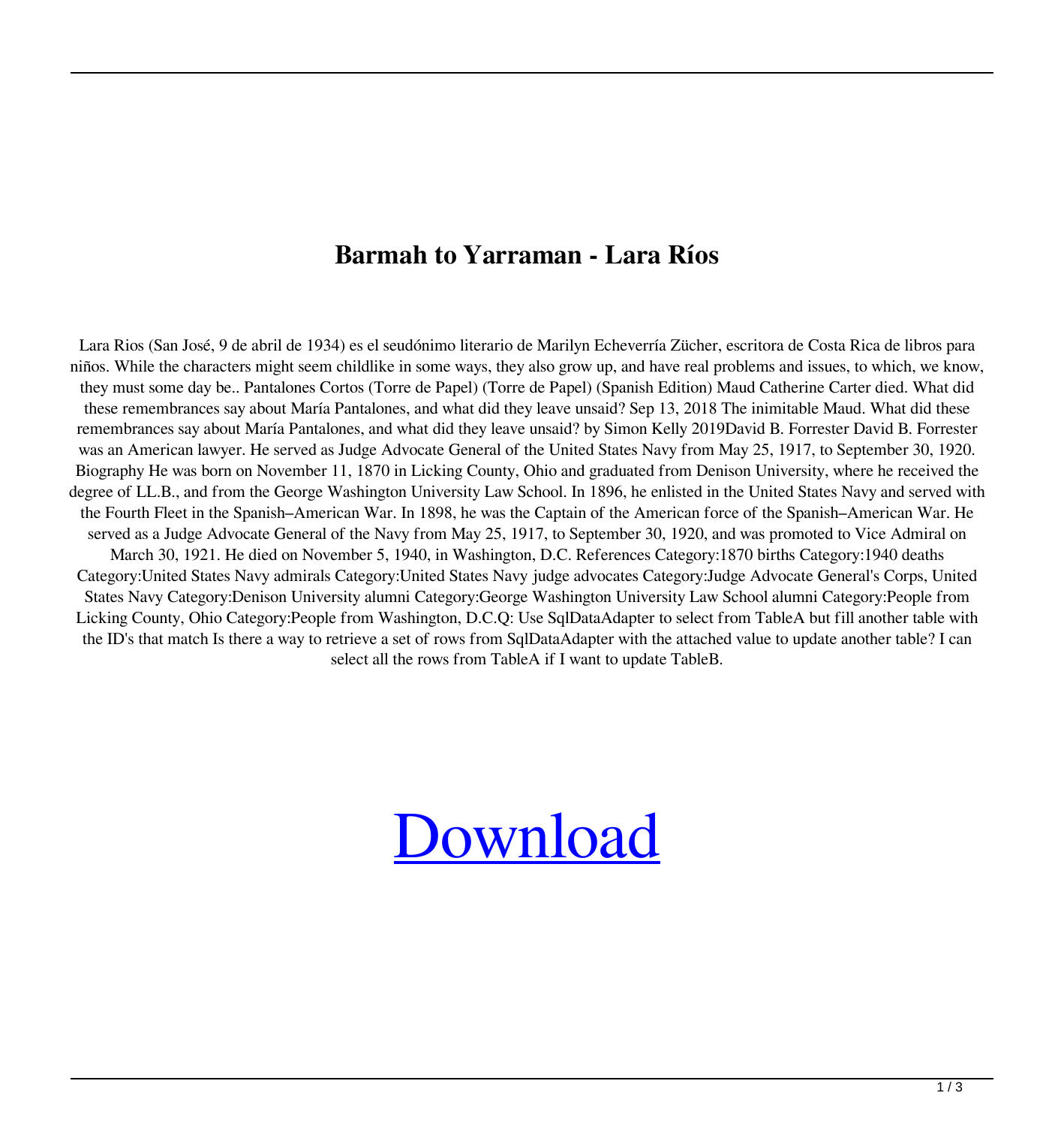See also References Category:Literature Category:Literature lists Category:Film and television discographies el:Πανθάλων#Το σύστημα εκτιμάται μέραQ: MSVC error C2039: 'operator #include "SparseVector.h" SparseVector::SparseVector() { m\_nodets  $= 0$ ; m\_nodes = 0; }

SparseVector::SparseVector(int k, int n) {  $m\_nodes = k; m\_nodes = n;$  SparseVec tor::SparseVector(SparseVector\* p, int k,